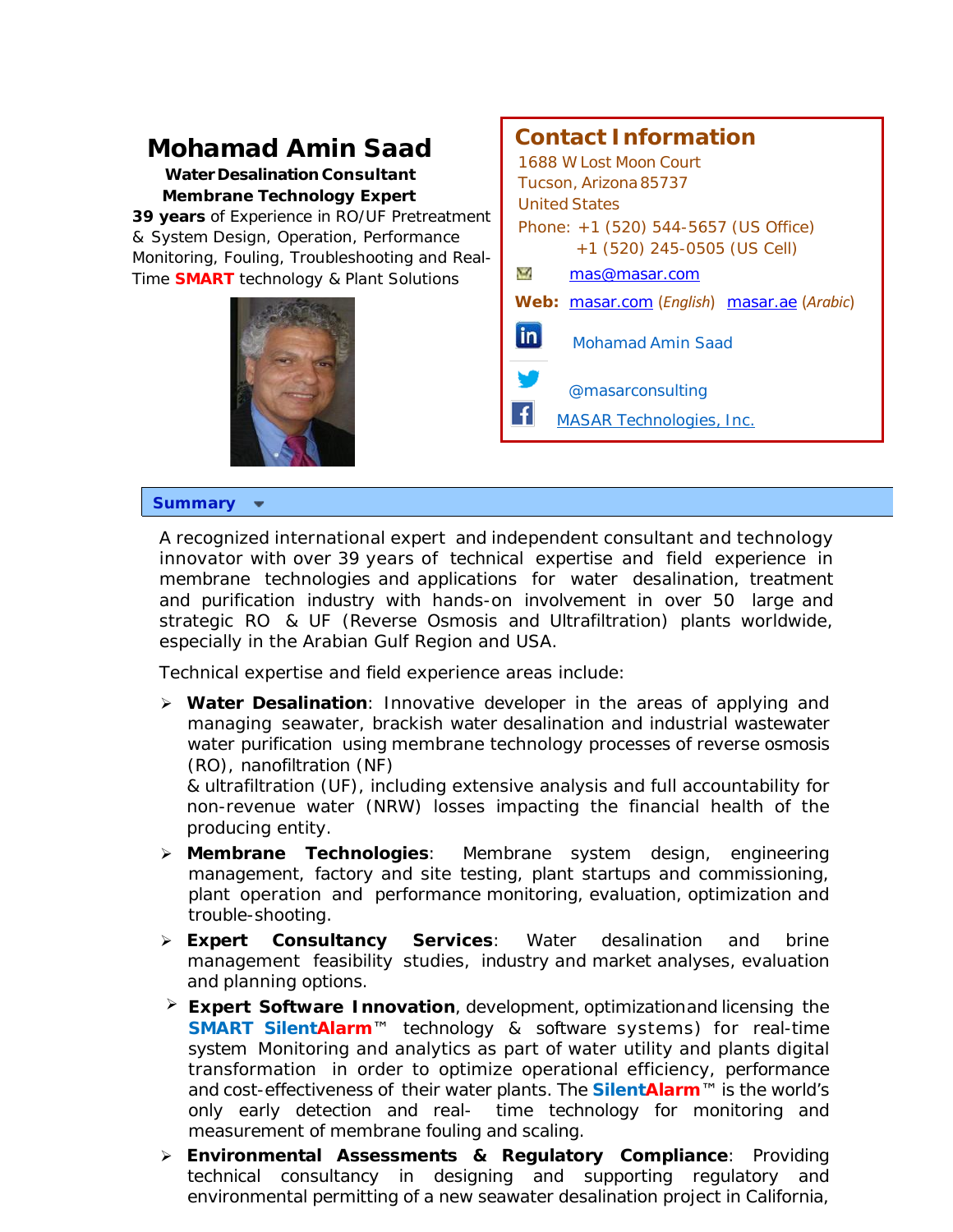and participating as a team member in the effort to draft the first-ever Seawater Desalination Code, under the auspices of the Saudi Arabian Electricity & Co-Generation Regulatory Authority.

- **Technical** & **Cost Feasibility Studies**: RO/UF membrane desalination plant design, operation, cost effectiveness and risk assessment evaluations and recommendations, including commercial potential projections and assessment.
- **New Technology** & **Product Evaluations**: Patent review and research, test protocol and pilot plant design, setup, trial monitoring and evaluation of existing and new, innovative water desalination technologies, processes and products.
- **Project Engineering**: Experienced in fast-track technical and business development project management, RO/UF process and engineering design review applying international standards and best industry practice, performing and verifying engineering calculations & mass balances, reviewing P&IDs, equipment and material selection, quality control, and monitoring plant construction progress and commissioning activities, attending Factory Acceptance Tests (FATs), and supervisingSite Acceptance Tests (SATs).

Worked on several high-profile projects for prominent international and multi- national companies and clients including Independent Water & Power Project (IWPP) developers, regional governmental and private water and electricity utility authorities & organizations and global technology research conglomerates.

- **Technical Evaluations & Testing**: Business & market development and commercialization of new and innovative products, systems, processes and technologies involving RO & UF membrane and innovative, unconventional desalination and pretreatment technologies worldwide.
- **Business Development**: Establishing and conducting business in the Middle East/Arabian Gulf markets with a wide and extensive network of key government and private sector decision makers contacts.
- **Training**: Conducting advanced, specialized and practical technology training, as well as designing and supervising comprehensive and longterm training programs for water desalination plant's engineers, supervisors & operators, as well as industry professionals of various backgrounds, needs and levels of experience.

## **Focus**

÷

- Membrane & pretreatment system technology application, process design, membrane desalination plant startup, commissioning, testing, operation and performance monitoring, evaluation, optimization, trouble-shooting, and developing and utilizing innovative and customized plant performance technology and software solutions for seawater, brackish desalination & industrial wastewater treatment and purification technologies using membrane technology processes (RO, NF, UF, MF).
- Applied and pilot research, product development & optimization, feasibility assessment, evaluation and techno-commercial development of new, innovative, patentable and promising membrane and non-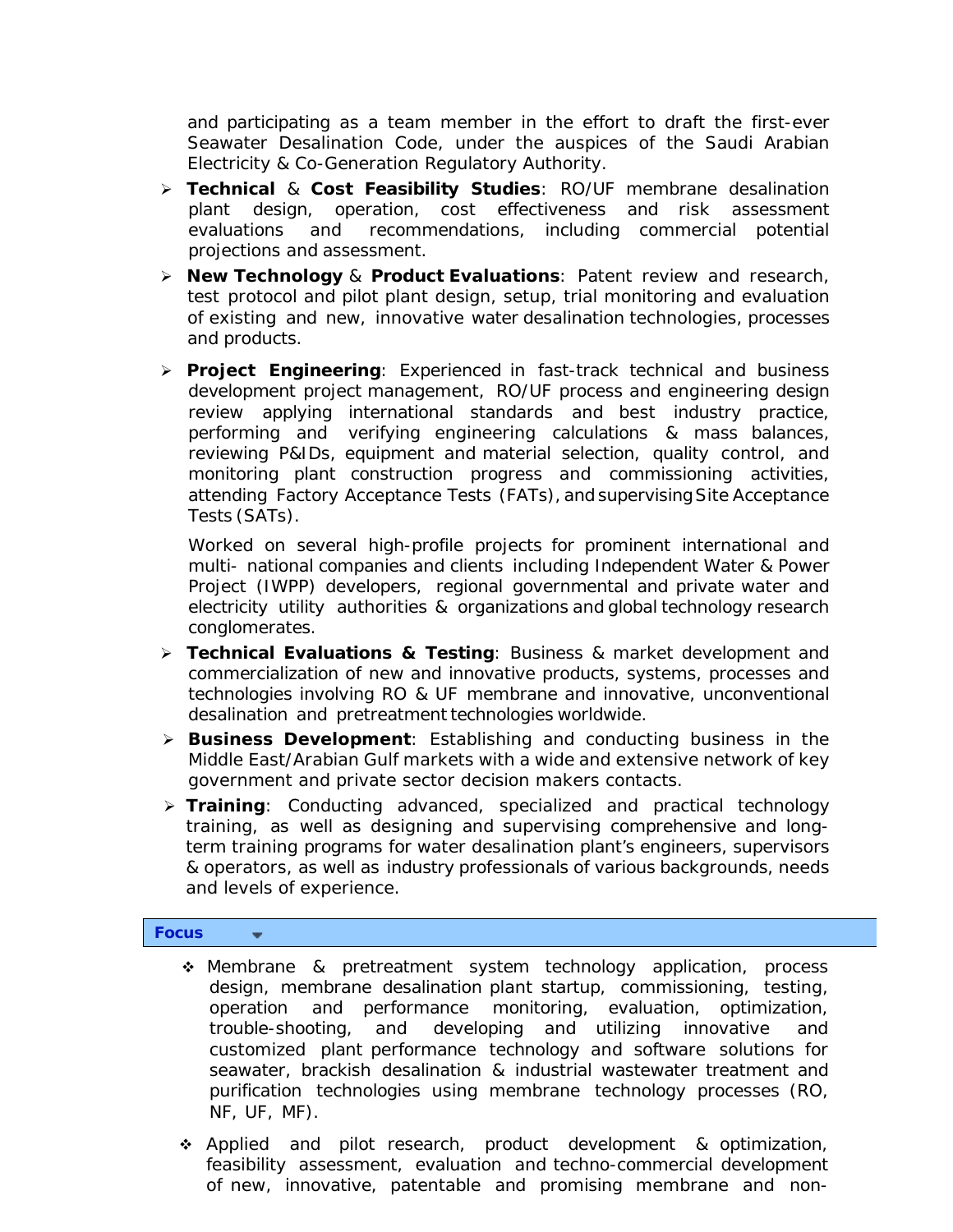membrane technologies, products and process applications, especially for sea water desalination and water reuse utilizing renewable energy resources, to continually minimize energy and chemicals consumption, drive to more environmental friendliness and minimize the total cost of water production for various applications and industries. This includes performing comprehensive technical and market commercial diligence, feasibility and cost studies especially for new startups, innovative and promising technologies, processes and products and investable enterprises, especially for seawater desalination and energy production and optimization.

 Helping progressive and innovative water desalination technology companies, IWPPs, desalination plant control & instrumentation and water technology companies by sub-licensing our proprietary **SilentAlarm**™ **SMART** technology exclusively or semi-exclusively, for monitoring, evaluating, troubleshooting and optimizing the operational efficiency and true performance characteristics, as well membrane fouling and scaling detection, measurement and management for membrane-based water desalination, filtration and purification plants.



## **MASAR Technologies, Inc**. 1993-Present

*Founder, President & Principal Consultant & Trainer*

- $\triangleright$  Technical consulting and business development in the area of membrane technology applications for drinking/potable and industrial water desalination & purification. Expertise includes project and proposal development, process design, performance evaluation, start-up, optimization & trouble-shooting of membrane system operations.
- $\triangleright$  Conducted RO/UF on-site and analytical evaluations, troubleshooting and upgrades of dozens of sea water and brackish water desalination plants, especially in the Arabian Gulf, Red Sea and the Gulf of Oman Regions. Current, long-term consulting contract with a major international water desalination and power generation provider for monitoring, optimization and troubleshooting one of the largest and most strategic SWRO plants in the world.
	- $\checkmark$  Technical consultancy and advisership on behalf of an international group of insurers to evaluate, validate and settle several substantial operational and performance claims by the private developer and operator of one of the largest SWRO desalination plants in the world.
	- $\checkmark$  Troubleshooting, optimization and upgrade of the world's first, most innovative and largest mobile desalination barges of 50,000 m<sup>3</sup>/day in total capacity resulting in restoring plant performance and availability from under 20% to over 90% and transforming the independent project company into profitability from the verge of bankruptcy in less than 2 years. Project team was awarded the 2011 Saudi Water & Power Forum's Prize for Innovation.
	- $\checkmark$  Engineering, technical oversight and commissioning leadership of a new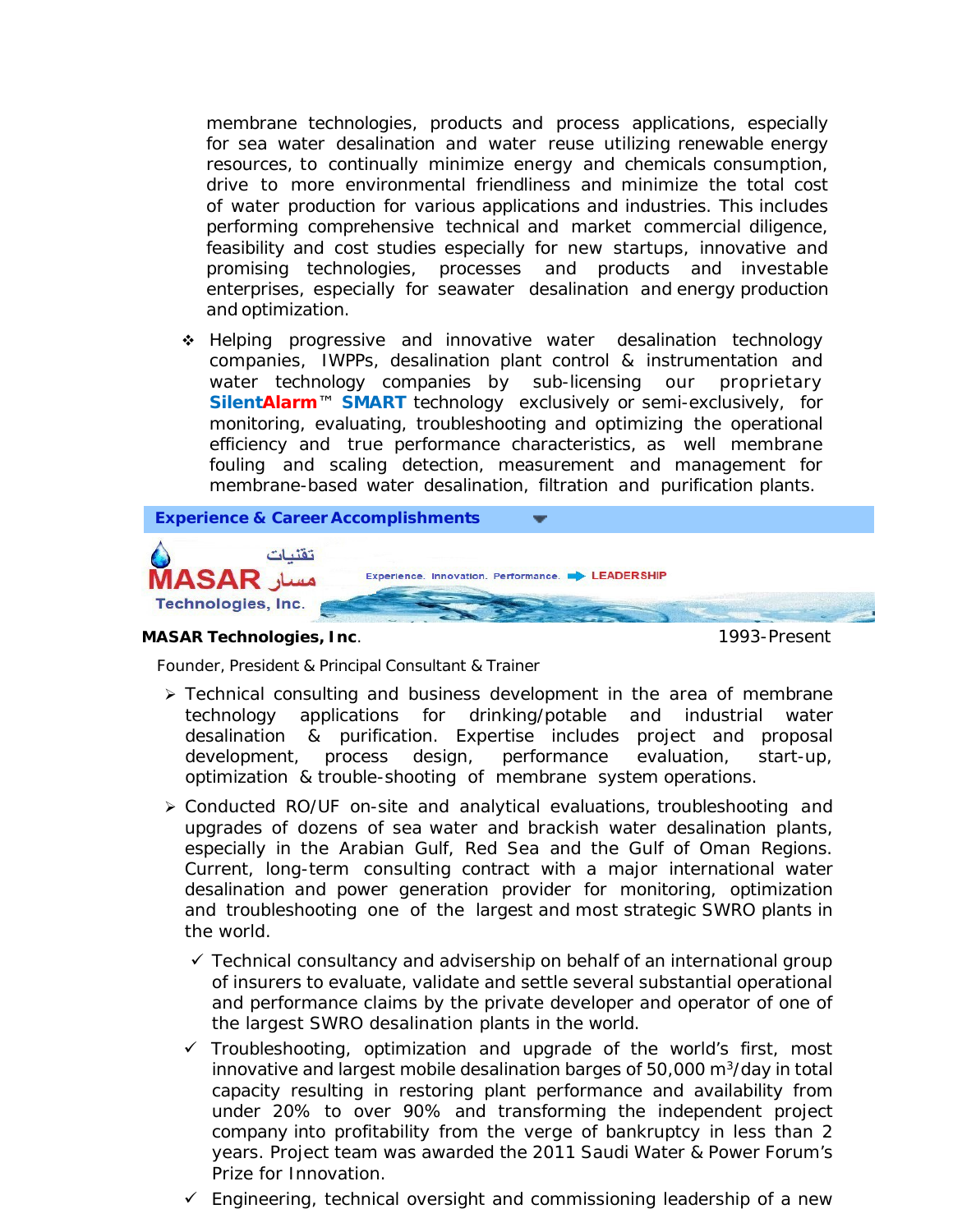45,000 m3/day seawater RO desalination plant construction project, including project development, construction and performance acceptance testing and commercial operation in record 16 months.

- $\checkmark$  Optimization and troubleshooting of 160,000 m<sup>3</sup>/day, Al-Buraidah Brackish RO Desalination Plant for the Ministry of Water & Electricity, Saudi Arabia.
- $\checkmark$  Optimization and troubleshooting of Al Jubail 91,000 m<sup>3</sup>/day SWRO Desalination for the Saline Water Conversion Corporation (SWCC) in Saudi Arabia.
- Two-year technical subject-matter desalination consultancy for an international management consulting firm acting on behalf of Saudi NEOM on a greenfield development project involving state-of-the-art desalination, brine disposal, zero liquid discharge (ZLD) and other treatment options, and energy recovery technologies.
- > Technical consultancy for an international management consulting firm acting on behalf of Saudi Saline Water Conversion Corp. (SWCC) on a privatization scheme of its national desalination infrastructure and assets, including review, analysis and reporting on Technical Condition Assessment, stream meetings and Technical Advisory Request for Privatization Proposals.
- $\triangleright$  Technical consultancy for an international management consulting firm acting on behalf of Bahrain's Electricity and Water Authority on its utility transformation program. This included analysis of the utility's plant availabilities, recovery rates, forced outages, reference energy efficiency and other factors contributing to non-revenue water losses, all impacting paid tariff structure and deductions.
- Subject-matter consultancy on desalination for a US team of academic researchers and industry collaborators working on an innovative project to restore alkalinity to the oceans while extracting excess  $CO<sub>2</sub>$  from the atmosphere to mitigate the impact of climate change and producing commercial products.
- > Technical consultancy in designing and supporting regulatory and environmental permitting of a new water desalination project in California, working with Federal, state and county agencies to ensure full compliance with established and applicable environmental regulations, guidelines and procedures, as well as introduction of green technologies.
- 10-Year consultation for a US client to patent, test and develop commercial applications and markets for an innovative seawater desalination technology, process and device with extremely competitive energy efficiency and pretreatment requirements than current thermal and membrane desalination processes.
- > Subject-matter consultancy for a US team working on a Google Moon Shot project to produce alternative fuel from ocean waters.
- $\triangleright$  Establishment of the first certified water desalination and power generation polytechnical institute for high-school graduates in Saudi Arabia and GCC countries. The Saudi Higher Institute for Water & Power Technologies in Rabigh is now enrolling more than 800 trainees a year.
- Designing and conducting advanced Membrane Desalination Technologies in Practice, Fouling & Plant Operation & Maintenance training workshops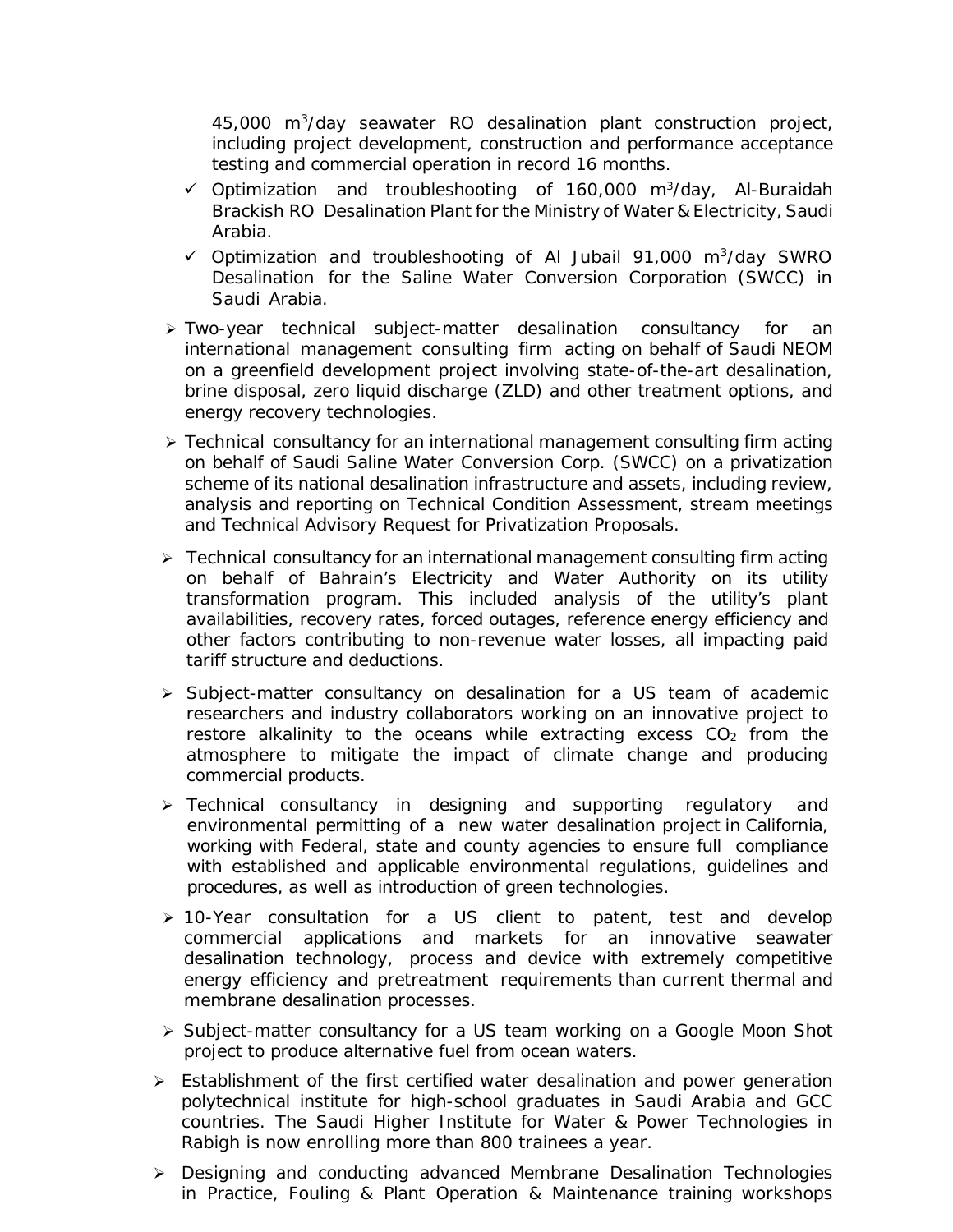and courses for plant operators, engineers and supervisors. Trained over 700 professionals in conjunction with IDA Congresses on Desalination and Water Re-use since 2002, with the European Desalination Society's (EDS) EuroMed & Desalination and the Environment Conferences, with the annual Saudi Water & Power Forum and the Middle East Desalination Research Center (MEDRC). Specialized training courses were also designed and conducted for various public and private water and power authorities and organizations, project developers worldwide.

 $\triangleright$  Currently tasked by the IDA to establish and lead a new committee and charter a plan to establish engineering and technical standards and codes specific to the desalination industry for optimum performance, minimum environmental impact and lowest cost of desalination plant operations.



## **ACWA Power International** 2008–2013

Riyadh-Jeddah,SaudiArabia& Barka,Oman

- *Sr. Manager, Desalination Technologies & Training, ACWA Power International*
	- Project-Technical and Engineering Director, Operations and Commissioning Manager and Training Consultant for a major Independent Water and Power Projects (IWPP) in the Middle East for 5 years, including:
		- $\overline{A}$  As Operations Manager (February 2010 August 2012) reporting to the Board of BOWAREGE, an ACWA Power project company in Saudi Arabia, owner of the world's largest and most innovative mobile seawater desalination plants, led within 30 months the turnaround of the project into successful and stabilized operation, availability, performance and commercial viability, effectively resulting in doubling the company's operational revenues and bringing it into profitability from the verge of bankruptcy, which earned it industry's and world's credibility and recognition as the recipient of the 2011 Saudi Water & Power Forum's Award for Innovation. These accomplishments were the results of careful, extensive analysis of all aspects of the plants' operation, identifying sources of and holding the operator company fully contractually, financially and technically accountable for all calculated and realized production losses (i.e., *non-revenue water*) impacting the financial health and direct revenues of the owner company on a day-to-day basis. The Chairman of the Board of the owner company officially stated during a board meeting that, "*what was done was a clear example of how a company would come out of a dire situation, and should be taught at the Harvard Business School*".
		- $\checkmark$  As Technical/Engineering Director and Commissioning Manager for a new, fast- track and very challenging SWRO Project (IWP), led the effort of overseeing and coordinating the engineering and design & documentation review and approval process on behalf of the owner for a 45,000 m<sup>3</sup>/day RO desalination plant owned by a project company. *Responsibilities included*: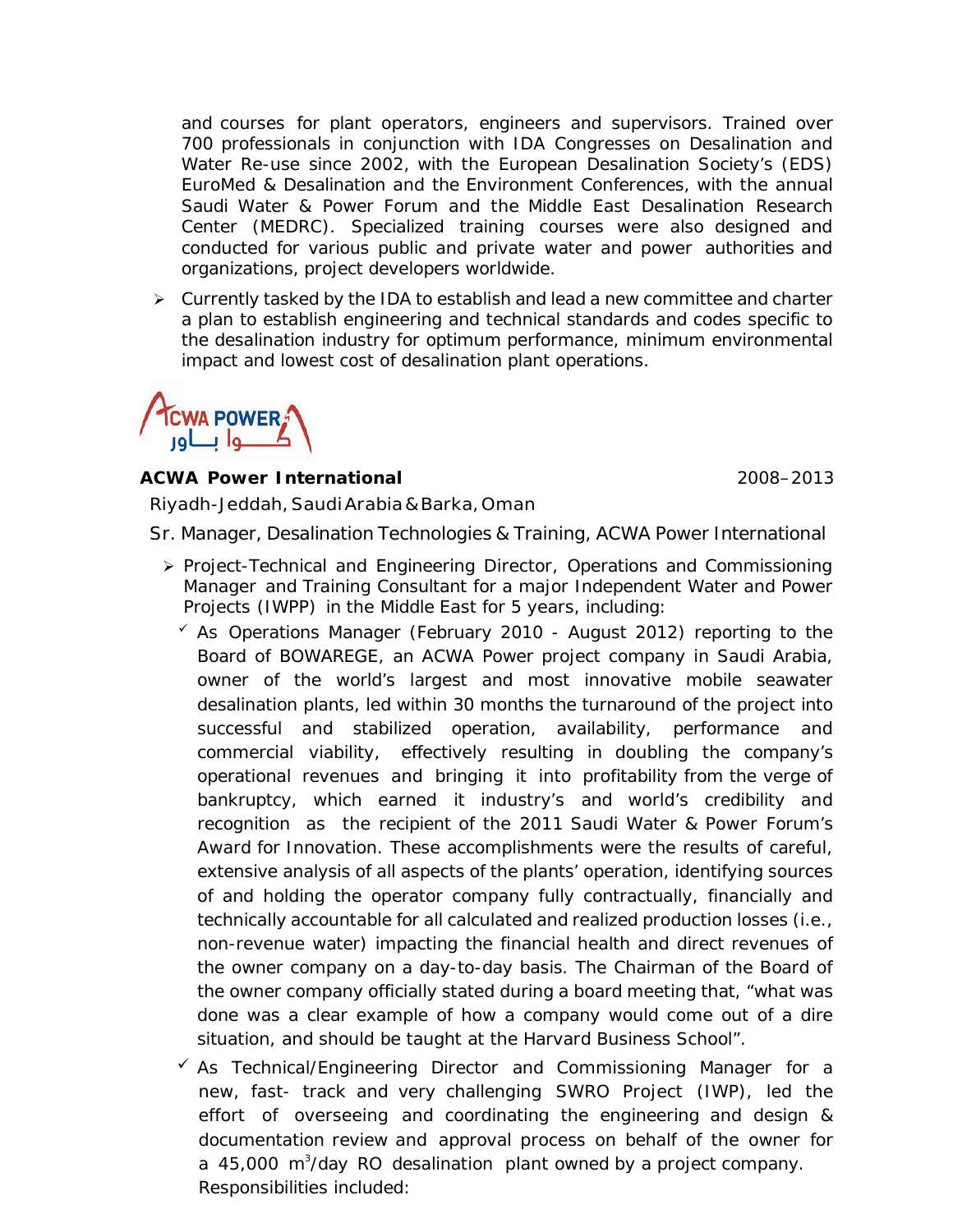- Enforcement and guidance of international and industrial safety standards.
- Supervision of reviews of all aspects of plant design, application of best engineering and industry standards and overall technical consulting and oversight.
- Close management, monitoring of and coordination with EPC contractor.
- Interface with client and client's Engineer in order to deliver the project safely, on schedule and on budget.
- Establishment and management of project's document control system from the initial Limited Notice To Proceed (LNTP) to post-COD approval and delivery of the EPC's As-Built Drawings and completion of the Construction Punch List.
- Led and coordinated all plant's commissioning activities related to compliance with engineering design, SATs, Acceptance Tests and certifications, as well as monitoring activities by client's Engineer on site.
- Provided leading pre-bid project technical consulting and advisory services over one year that played a key role in establishing credibility with the prospective client and eventually winning the project on a non-bid, direct negotiation basis.
- As Training Consultant & Project Director (November 2008- January 2010), led the effort to setup the first in-house fresh engineers training program, as well as setting up the *Higher Institute for Water & Power Technologies* in Saudi Arabia, the world's only diploma-certified water desalination and power generation polytechnic institute to train Saudi high school graduates as plant operators and maintenance technicians. The institute has now been operational since 2010 with over 800 trainees currently.



**BIOSPHERE2**® **PROJECT-DECISION INVESTMENTS**  1993-1996

## *SPACE BIOSPHERE VENTURES (SBV)*

- $\triangleright$  Developed experience in designing and supporting regulatory compliance and environmental permitting of new and special water desalination projects in California, with the strictest regulatory laws in the country and possibly the world, working with Federal, state and county agencies to ensure full compliance with established and applicable environmental regulations, guidelines and procedures, as well as introduction of green technologies and environmentally-friendly technical solutions.
- $\triangleright$  Led the effort for monitoring, upgrading, optimizing and trouble-shooting Biosphere2® Environmental Project's water and wastewater discharge and treatment schemes. This involved designing, implementing and monitoring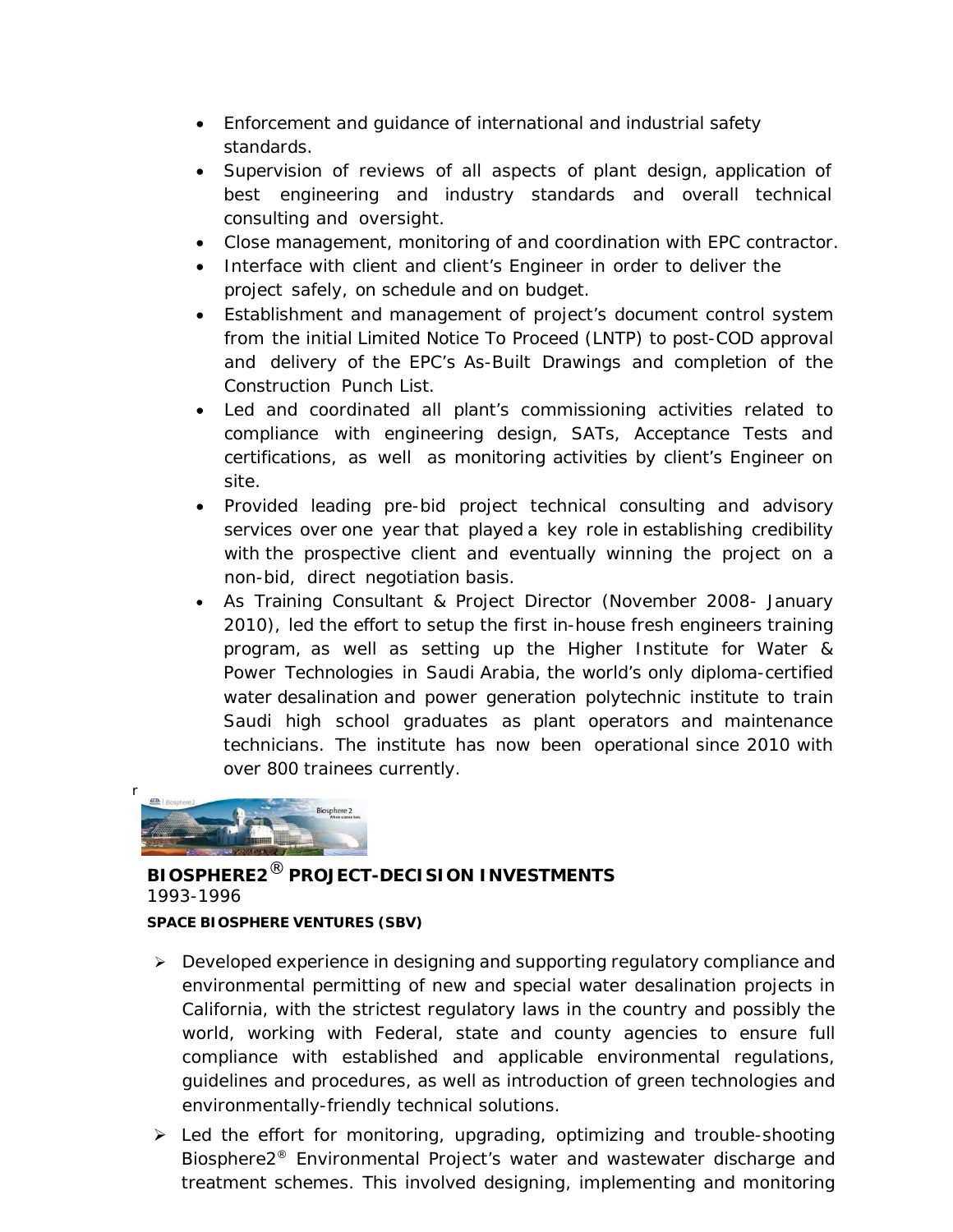the Biosphere2® Environmental Waste Management Compliance Plan, including conducting extensive and successful discussions with relevant regulatory agencies to secure necessary permitting, drafting and supervising the implementation of a technical, cost-effective and legal contract for safe and permitted discharge of one million gallons of contaminated wastewater effluents.

- $\triangleright$  Managing the dangerously rising CO<sub>2</sub> levels in an air-tight environment via designing and operating an upgraded, safe and technically-efficient abatement system.
- Development, optimization and marketing of innovative environmental applied research, technologies and products, such as indoor air purification system (Airtron<sup>®</sup>) and management of commercial testing and healthcare laboratory information systems (LIMS).



# **AQUA-CHEM, INC.**

Milwaukee, Wisconsin - U.S. 1991-1993 *Development Manager, Membranes*

- $\triangleright$  Key leadership in introduction, development and marketing of RO membrane process technology as a new strategic business direction for the company to integrate with other established technologies in order to maximize the company's technical and commercial competitive position in the industry.
- Pursued opportunities for large-scale commercial applications of membrane processes in the U.S., South America, Europe and the Middle East, especially in industrial wastewater treatment and Zero-Liquid Discharge (ZLD) applications.

# **E.I. DUPONT CO. - PERMASEP® PRODUCT** 1983-1990

Saudi Arabia, UAE - Middle East, Europe & USA *Senior Technical Marketing Specialist*

- $\triangleright$  Providing technical and marketing leadership in applying hollow finefiber and spiral membrane technology in water desalination and industrial treatment systems.
- $\triangleright$  Provided detailed process design reviews, designing and conducting pilot research studies and field trials of new products and existing product optimization, plant startup assistance and performance monitoring and evaluation of strategic RO systems employing polyamide HFF membranes in the Middle East, which constituted about 70% of DuPont's RO membrane business worldwide. Major customers included government agencies, oil companies and the process industry.
- $\triangleright$  Spearheaded the technology marketing effort to establish new markets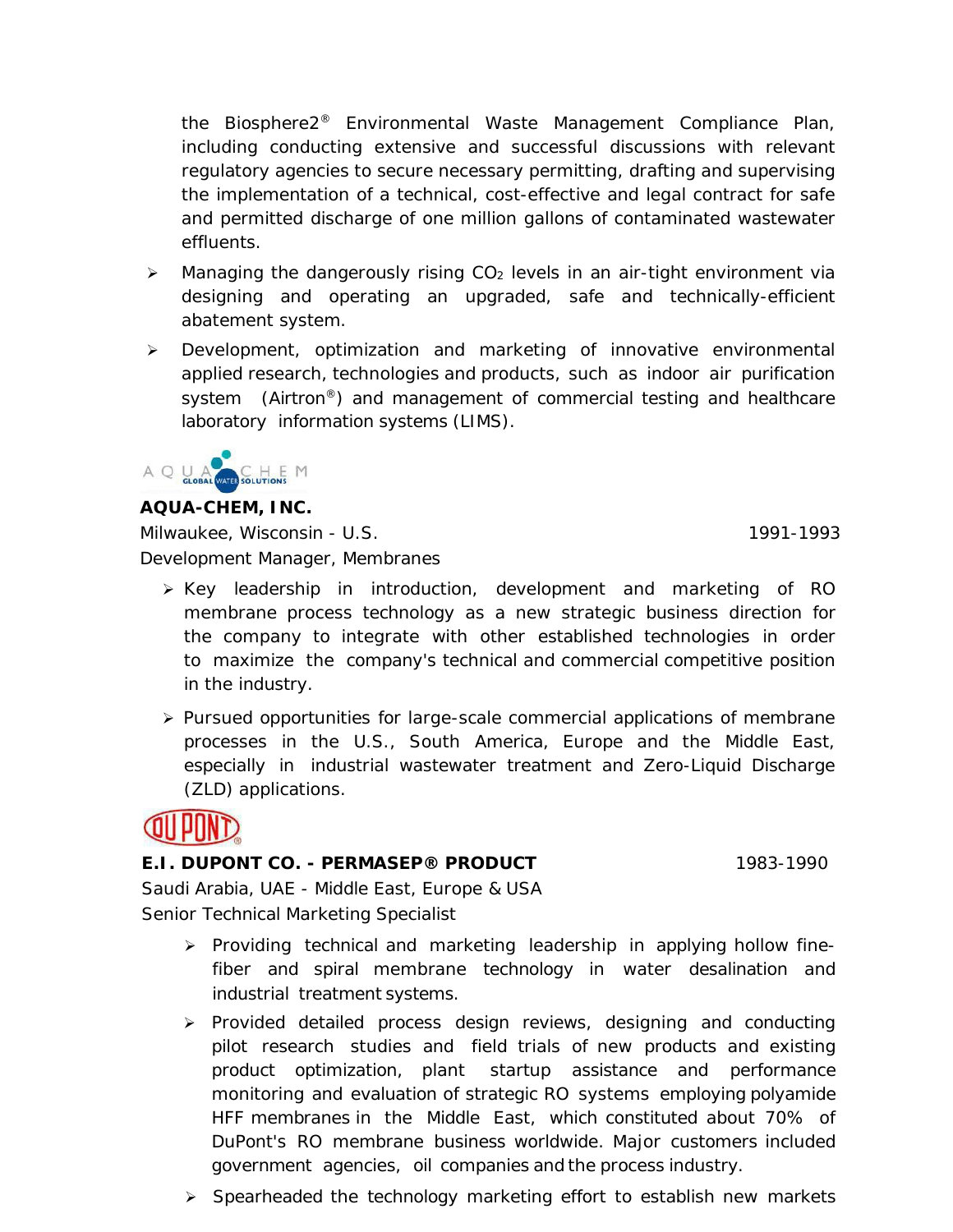in highly competitive and challenging environments utilizing strategic business partnerships with international licensees, consultants and end users.

 $\triangleright$  Played a vital role in establishing and supporting marketing strategies to maintain DuPont's leading market presence, establish new markets and increase market share through a diverse network of international licensees, especially in the Middle East, Indian Sub-continent, Mediterranean and Europe.

## **EducationalBackground**

- $\triangleright$  B.S./M.Sc. Chemical Eng. Georgia Institute of Technology, Atlanta, Georgia, USA.
- $\triangleright$  B.S. Chemistry American University in Cairo, Egypt.

## **PersonalSkills**

- $\triangleright$  Exceptional problem-solver, multi-tasker, organizational & negotiator.
- $\triangleright$  Multi-cultural diversity, client focus, prioritization and attention to detail.
- $\triangleright$  Highly innovative, Self-motivated, success-driven and results-oriented.
- $\triangleright$  Self-starter and hands-on project manager, with ability to work well under pressure, tight deadlines and changing environments.
- **EXECT** Technical and business proposal writing, presentations & coordination.
- > Well-versed in computer software & tools (MSOffice, PowerPoint, Excel, Access, Adobe Acrobat, Visual Basic, HTML/Java web & graphic design).
- $\triangleright$  US citizen near-native speaker of American English and native Arabic speaker in several regional dialects with vast bilingual technical, literary and communications skills.

## **Personal Interests**

- $\triangleright$  Photography, poetry & calligraphy artwork.
- $\triangleright$  International travel, political history & current world affairs.
- $\triangleright$  Humanitarian advocacy especially relating to providing clean and healthy water to unprivileged communities worldwide.

## **ProfessionalAssociations & Collaborations**

- 1. International Desalination Association (IDA), USA.
- 2. Water Desalination & Reuse Center, King Abdullah University of Science & Technology (KAUST), Kingdom of Saudi Arabia.
- 3. Middle East Desalination Research Center (MEDRC), Sultanate of Oman.
- 4. Water and Energy Sustainability Center (WEST) University of Arizona, USA.
- 5. Center for Middle Eastern Studies Panel on Science and Diplomacy, University of Arizona, USA.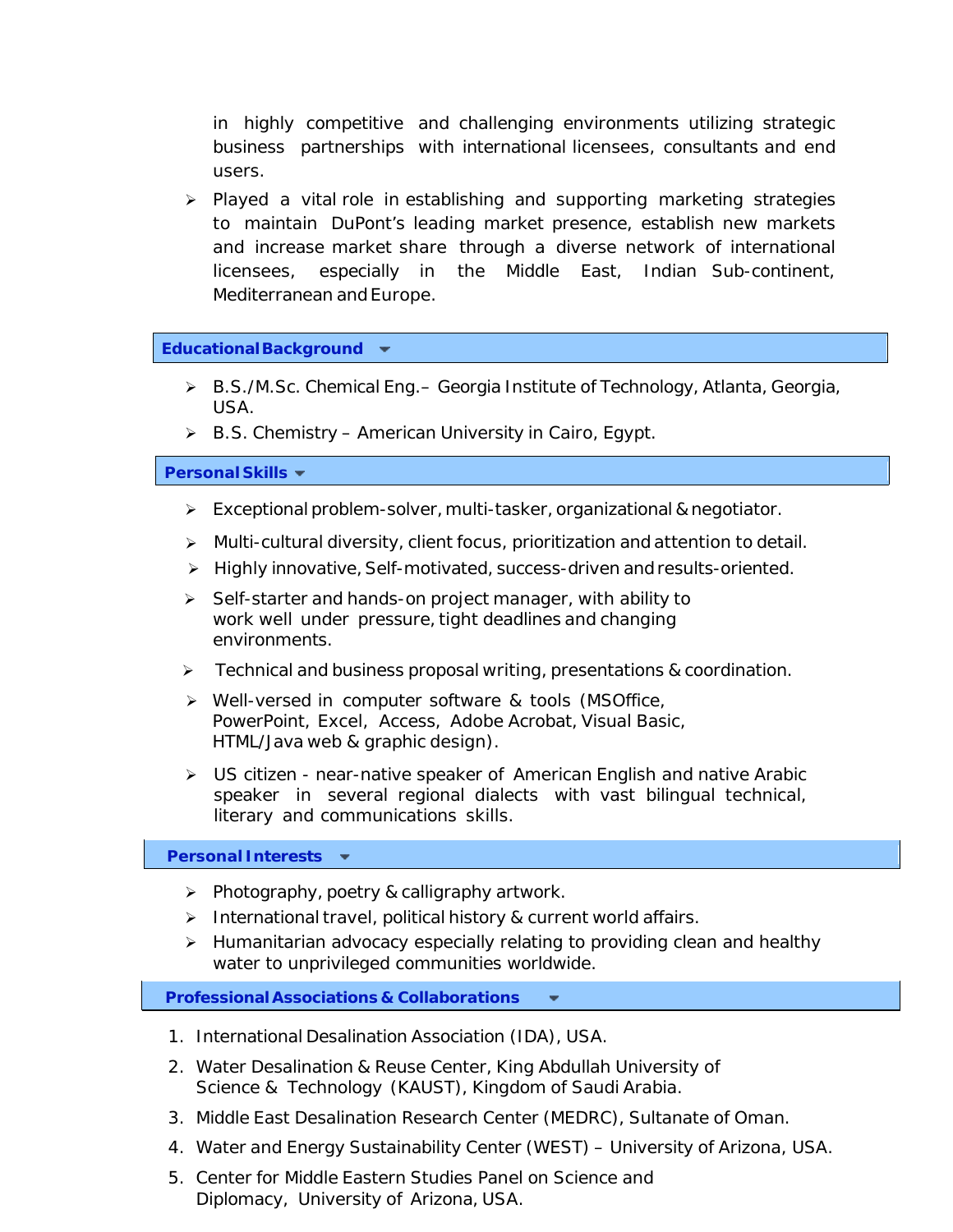- 6. Water Resources Center University of Arizona, USA.
- 7. Arab Science & Technology Foundation (ASTF), United Arab Emirates.
- 8. European Desalination Society (EDS), Italy.

#### **Professional Publications**

- 1. Saad, M.A., "The SMART Solution to Membrane Fouling Detection, Monitoring & Management", presented at and published in the proceedings of the *IDA World Congress on Desalination & Water Reuse*, San Diego, California, USA, Aug.-Sept. 2015, IDA, Massachusetts, USA.
- 2. Saad, M.A., "Overview & Trends of Membrane Desalination Technology & Privatization in MENA Region", presented at and published in the proceedings of the *IDA Conference on Desalination & Sustainability*, Casablanca, Morocco, March 2012, IDA, Massachusetts,USA.
- 3. Saad, M.A., Nada, N., Bajunaid, A., Smaili, A. K., Blazevski, M., Senior, D., Hagmayer, G., "Performance History of UF Membrane Pre-Treatment of Floating Barges' Red Sea RO Desalination", presented at and published in the proceedings of the *IDA World Congress on Desalination & Water Reuse*, Perth, Australia, September 2011, IDA, Massachusetts, USA.
- 4. Saad, M.A., Bajunaid, A., "Barge-Mounted Desalination Solution: From Emergency Domestic Supply to Disaster Relief", presented at and published in the proceedings of the *IDA Conference on Desalination Industry Action for* Good, Portofino, Italy, May 2011, IDA, Massachusetts, USA.
- 5. Saad, M.A., "Evaluating Pretreatment SDI Versus Real-time Membrane Fouling Monitor as SWRO Fouling Indicators", submitted for presentation at and publication in the proceedings of the *IDA World Congress on Desalination & Water Reuse*, Dubai, United Arab Emirates, October 2009, IDA, Massachusetts, USA.
- 6. Saad, M.A., "Real-Time Monitoring of Membrane Fouling", *Waste & Energy Thailand*, March-April 2008, TechnoBiz Communications Ltd., Bangkok,Thailand.
- 7. Saad, M.A., "Quenching a Thirst for Desalinated Water Technology, *An Overview of The IDA World Congress on Desalination & Water Reuse, Mas Palomas, Canary Islands, Spain*"*, Water & Wastewater International Journal*, Vol. 22, Issue 6, December-January 2007, PennWell, Oklahoma, USA.
- 8. Saad, M.A., "*Word of the Expert*: Water Privatization in the Arab World *Issues & Solutions*", *Arab Water World Journal*, Part 1: January 2007, Vol. XXXI No. 1, 96; Part 2: February 2007, Vol. XXXI No. 2, 96, Chatila Publishing House, Lebanon.
- 9. Saad, M.A., "*Event Review*: Jeddah Water & Power Forum 2006 *Opportunities & Solutions*", *Arab Water World Journal*, February 2007, Vol. XXXI No. 2, 80, Chatila Publishing House, Beirut, Lebanon.
- 10. Saad, M.A., "*Pushing The Limits*: Optimizing Membrane Plants Via Correlating Fouling with Critical Flux", presented at and published in the proceedings of the *International Desalination Association's Congress on Desalination & Water Re*use, Singapore, September 2005, IDA, Massachusetts, USA.
- 11. Saad, M.A., "Membrane Desalination for the Arab World *– Overview & Outlook*", presented at the *First Forum on Water Desalination and Purification Technology Outlook for the Arab World* held by the Arab Science & Technology Foundation, Marrakech, Morocco, May 29-30, 2004. *Arab Water World Journal*, January-February 2005, Vol. XXIX No. 1, 29, Chatila Publishing House, Beirut, Lebanon.
- 12. Saad, M.A., "Early Discovery of RO Membrane Fouling and Real-Time Monitoring of Plant Performance for Optimizing Cost of Water", presented at and published in